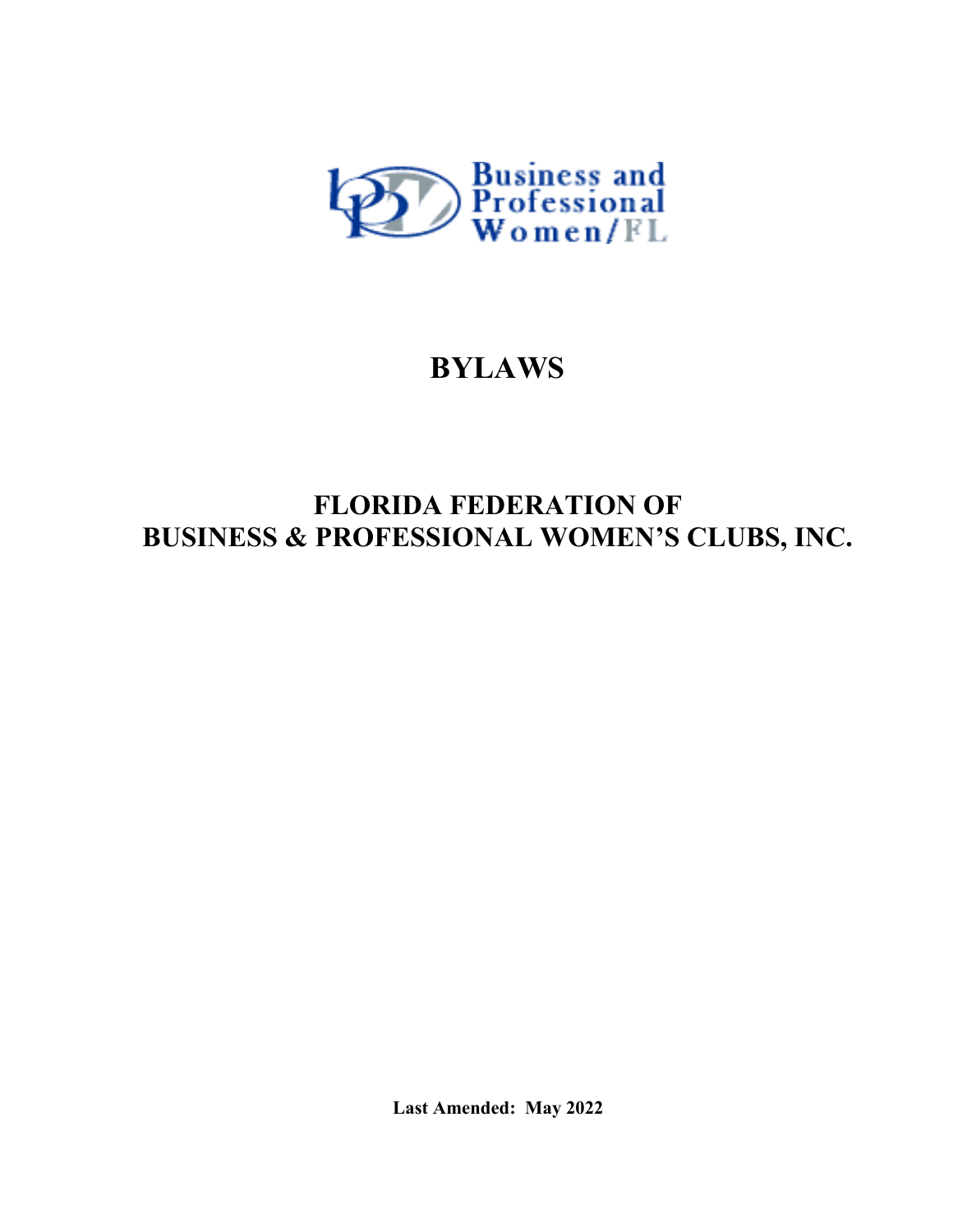## **INDEX**

| <b>ARTICLE I</b>     |                                       |  |
|----------------------|---------------------------------------|--|
| <b>ARTICLE II</b>    |                                       |  |
| <b>ARTICLE III</b>   |                                       |  |
| <b>ARTICLE IV</b>    |                                       |  |
| <b>ARTICLE V</b>     |                                       |  |
| <b>ARTICLE VI</b>    | LOCAL ORGANIZATION (LO) REQUIREMENTS4 |  |
| <b>ARTICLE VII</b>   |                                       |  |
| <b>ARTICLE VIII</b>  |                                       |  |
| <b>ARTICLE IX</b>    |                                       |  |
| <b>ARTICLE X</b>     |                                       |  |
| <b>ARTICLE XI</b>    |                                       |  |
| <b>ARTICLE XII</b>   |                                       |  |
| <b>ARTICLE XIII</b>  |                                       |  |
| <b>ARTICLE XIV</b>   |                                       |  |
| <b>ARTICLE XV</b>    |                                       |  |
| <b>ARTICLE XVI</b>   |                                       |  |
| <b>ARTICLE XVII</b>  |                                       |  |
| <b>ARTICLE XVIII</b> | RECOMMENDATIONS, ANNUAL REPORTS AND   |  |
|                      |                                       |  |
| <b>ARTICLE XIX</b>   |                                       |  |
| <b>ARTICLE XX</b>    |                                       |  |
| <b>ARTICLE XXI</b>   |                                       |  |
| <b>ARTICLE XXII</b>  |                                       |  |
| <b>ARTICLE XXIII</b> |                                       |  |
| <b>ARTICLE XXIV</b>  |                                       |  |
| <b>APPENDIX</b>      |                                       |  |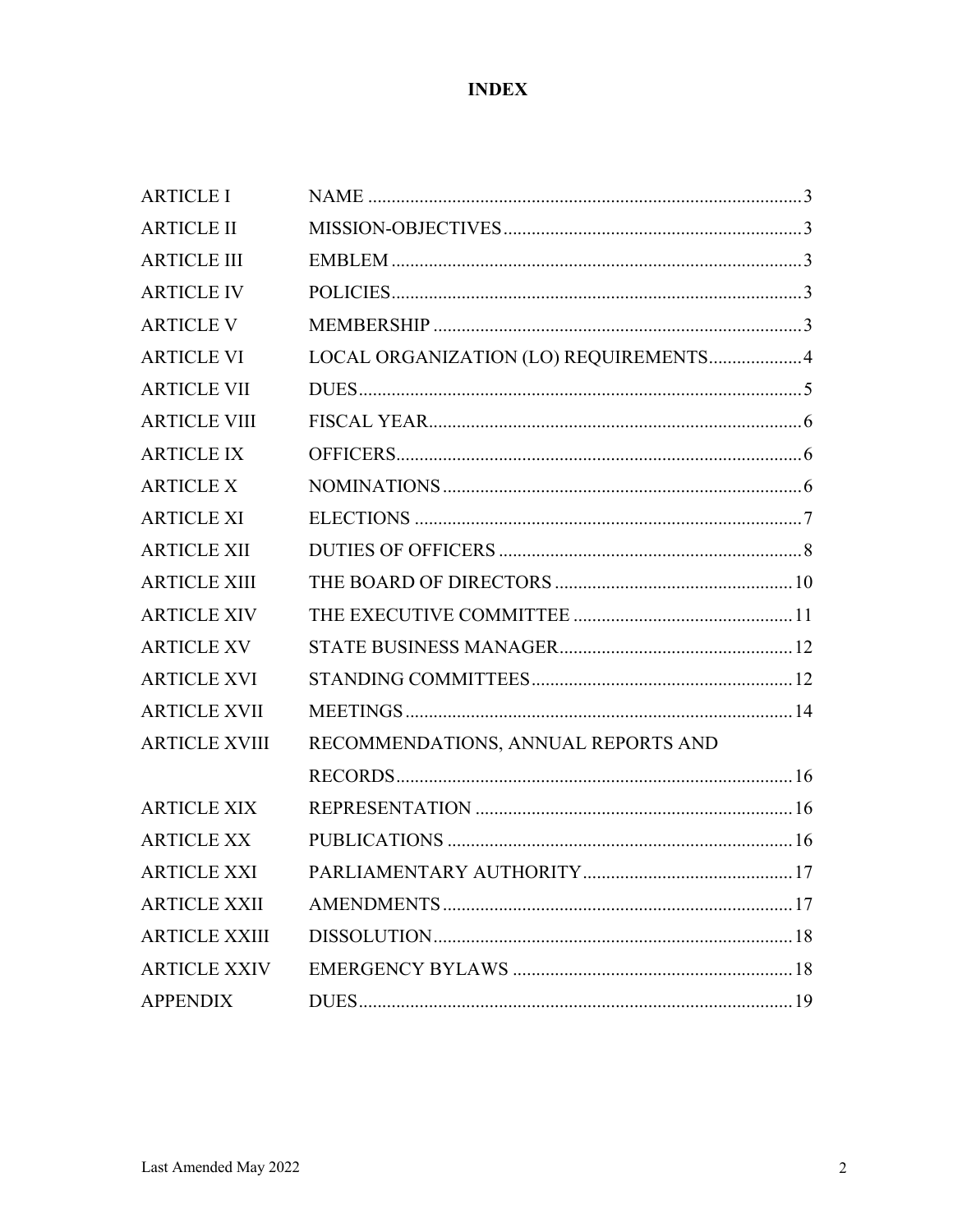## **ARTICLE I – NAME**

The name of this organization shall be the Florida Federation of Business & Professional Women's Clubs, Inc. (BPW/FL).

#### **ARTICLE II – MISSION-OBJECTIVES**

The mission of BPW/FL shall be to achieve equity for all women in the workplace through advocacy, education, and information.

The objectives of BPW/FL shall be:

To elevate the standards for women in business and in the professions;

To promote the interests of business and professional women;

To bring about a spirit of cooperation among business and professional women of Florida; and

To extend opportunities to business and professional women through education along lines of industrial, scientific, and vocational activities.

#### **ARTICLE III – EMBLEM**

The emblem shall be in the form of a circle in which the symbols of the Nike, Scroll, Torch, Wand and the Ship of Commerce are imposed above the initials NFBPWC.

#### **ARTICLE IV – POLICIES**

Section 1. BPW/FL shall be nonsectarian, nonpartisan, and nonprofit.

- Section 2. The mission and objectives of BPW/FL shall in every case be the mission and objectives of all units thereof.
- Section 3. The policies and procedures of the BPW/FL shall in every case as applicable also be the policies and procedures of the local organizations.

#### **ARTICLE V – MEMBERSHIP**

Section 1. Membership shall be held by individuals who support the mission and objectives of BPW/FL. Membership shall be open to all individuals.

Membership categories shall be:

- (a) Member of Local Individuals who support the mission and objectives of BPW/FL and who pay dues to the Local Organization and to BPW/FL.
- (b) Student Member of Local Individuals who are members of a Local Organization and enrolled in a college or a university, or any other accredited educational institution above the high school level.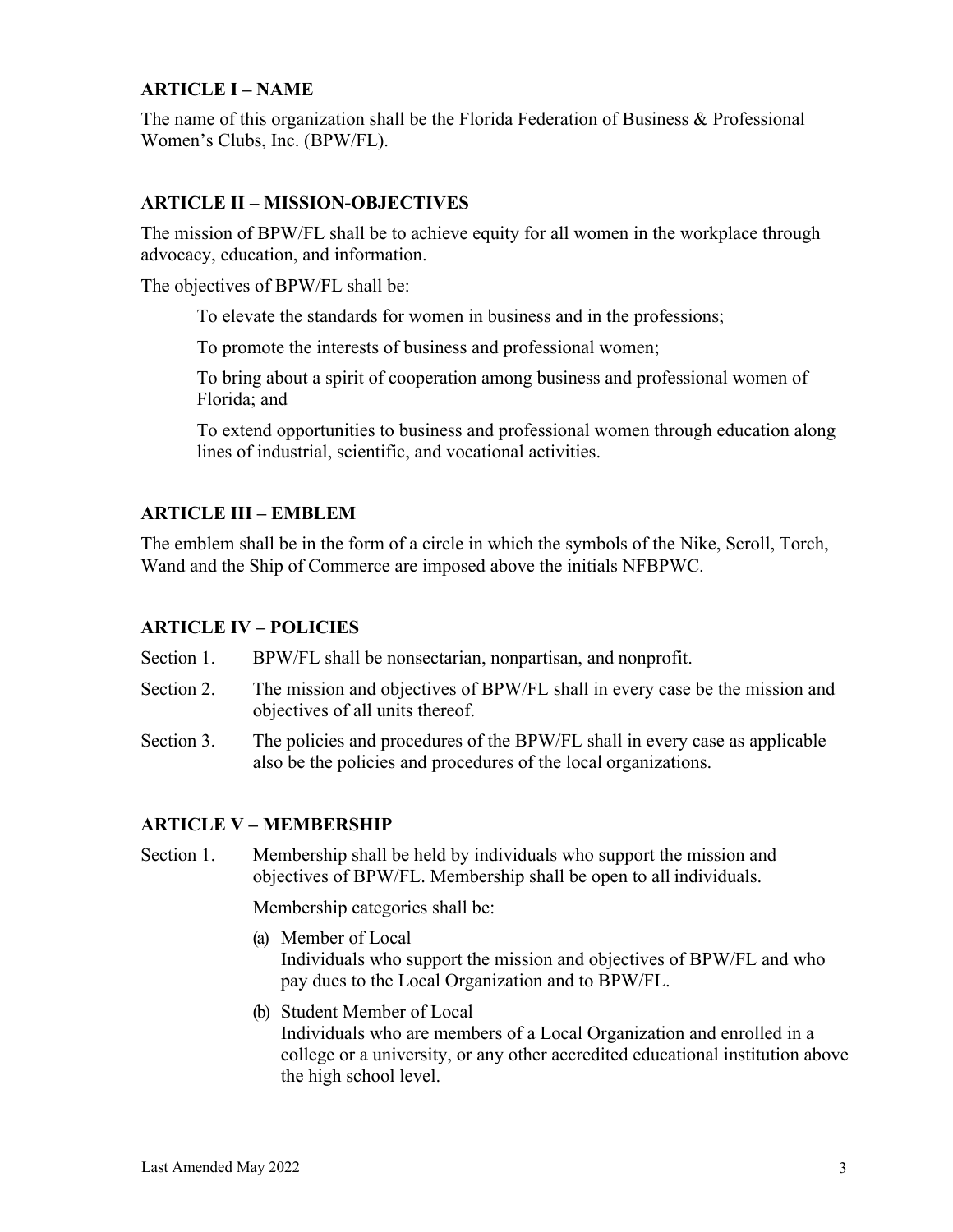(c) Member-at-Large

Individuals not affiliated with a local organization, paying only state dues directly to BPW/FL, with voting rights only at the state level.

(d) Student Member-at-Large

Individuals who are a BPW/FL Education Foundation scholarship recipient, or a resident of a BPW/FL Education Foundation sponsored scholarship house. Student Members-at-Large are not affiliated with a local organization, paying only state dues directly to BPW/FL, with voting rights only at the state level.

- (e) Dual Membership Members may hold dual local organization memberships and/or dual state memberships. (See Article VII - Dues)
- Section 2. A member in good standing may request a transfer from one local organization to another. A local organization may not refuse to accept the transfer of a member in good standing.
- Section 3. The only criteria for membership shall be per Article V, Section 1, and the payment of appropriate dues.
- Section 4. To remain in good standing, a member's dues must be current.
- Section 5. Membership in this state organization shall be all inclusive for membership in the Education Foundation of the Florida Federation of Business and Professional Women's Clubs, Inc. (EFFFBPWC) and an affiliation with the BPW Foundation.

## **ARTICLE VI – LOCAL ORGANIZATION REQUIREMENTS**

- Section 1. A local organization is eligible for admission to BPW/FL if:
	- (a) It has a minimum of five (5) members and/or student members, twenty percent (20%) of whom must be employed unless the new local organization is composed solely of students.
	- (b) It is not an integral part of any other organization; and
	- (c) It submits local organization bylaws not in conflict with state bylaws and policies.
- Section 2. To remain in good standing, a local organization must maintain membership of a least five (5) members and/or student members.
- Section 3. A local organization whose membership falls below five (5) members of local and/or student members of local, shall be dropped at the end of the second fiscal year.
- Section 4. The organization of new local organizations shall be only under the direction and with the authorization of BPW/FL acting through its Membership Chair. A local organization applying for membership in BPW/FL shall forward to the State Business Manager all required documents and dues.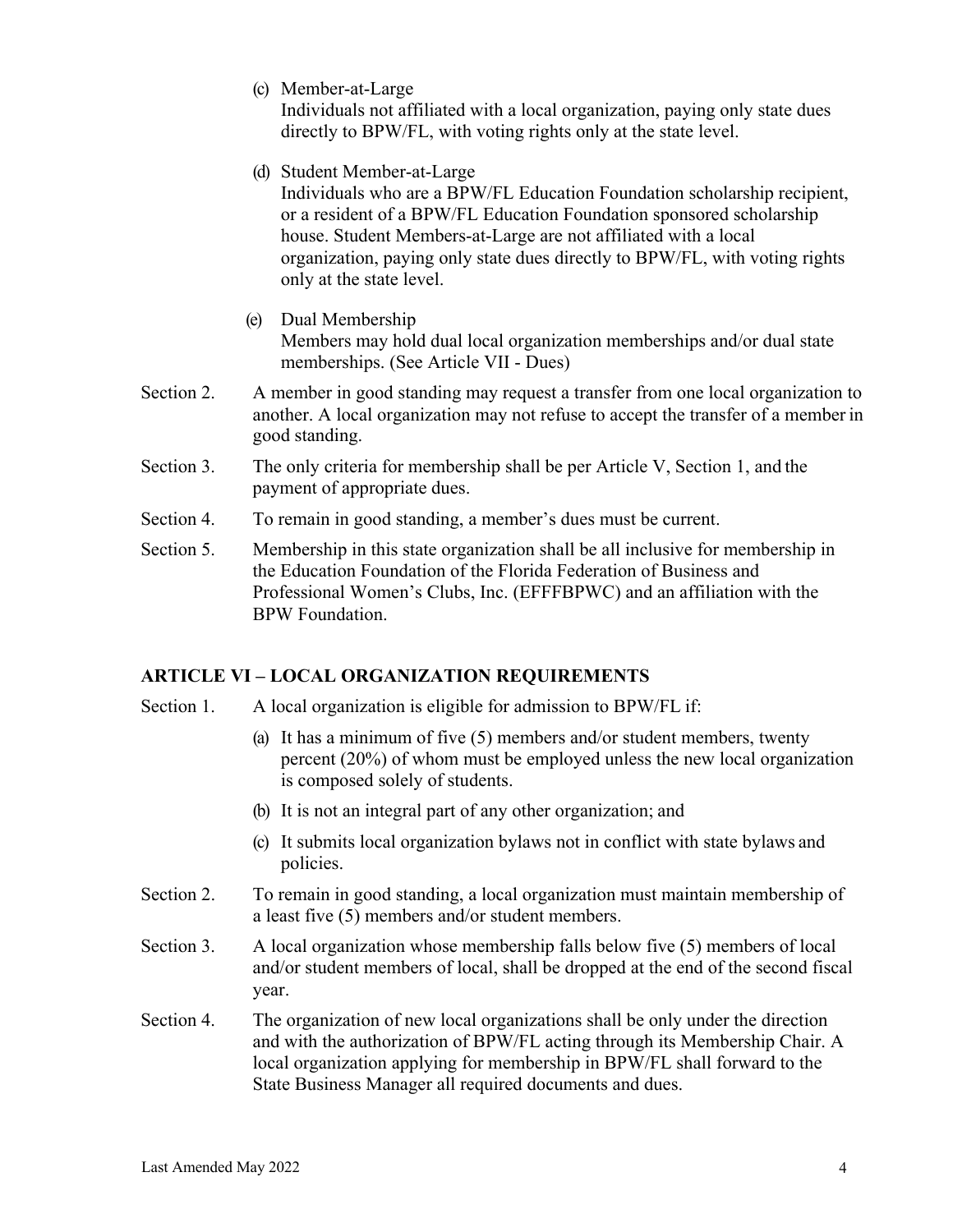- Section 5. The bylaws shall be approved by a person designated by the State President whose responsibility it is to ensure that there are no provisions in conflict with the state bylaws.
- Section 6. When a local organization votes to disband, the local organization President is to send written notification to the State President, the State Membership Chair, and the State Business Manager. A copy of the minutes showing the vote to disband is to be attached to the notification letter. In addition, the original local organization charter is to be sent to the State Business Manager. Any assets belonging to the local organization shall be distributed in accordance with the Article of Dissolution in the local organization bylaws, or BPW/FL Bylaws.

## **ARTICLE VII – DUES**

- Section 1. Dues are payable upon acceptance to membership and renewable annually on the first day of the following month.
- Section 2. The State Business Office will drop from its roster any member whose dues have not been paid within 60 days of the annual renewal date. A former member who renews after being dropped from the state membership roster will be considered a new member. The only exception to this shall be if the member specifically requests to be reinstated back to their original renewal date by paying their membership dues retroactively to that date. In this situation, they will be considered a continuing member.
- Section 3. Dues for members shall be:
	- (a) Member of Local

Annual dues for each member of local shall include local and state dues as specified in the current respective bylaws (see Appendix for current amount). State dues shall include a subscription to the *Florida Business Woman*.

(b) Student Member of Local

Annual dues for each student member of local shall include local and state dues as specified in the current respective bylaws (see Appendix for current amount). State dues shall include a subscription to the *Florida Business Woman*.

(c) Member-at-Large

Annual dues for each member-at-large shall include state dues as specified in the current state bylaws (see Appendix for current amount). State dues shall include a subscription to the *Florida Business Woman*.

(d) Student Member-at-Large

Annual dues for each student member-at-large shall include state dues as outlined in the Appendix of the current bylaws (see Appendix for current amount.) State dues shall include a subscription to the *Florida Business Woman*.

(e) A member may hold dual local organizational membership, paying local dues to both local organizations, with state dues being paid only to the primary local organization.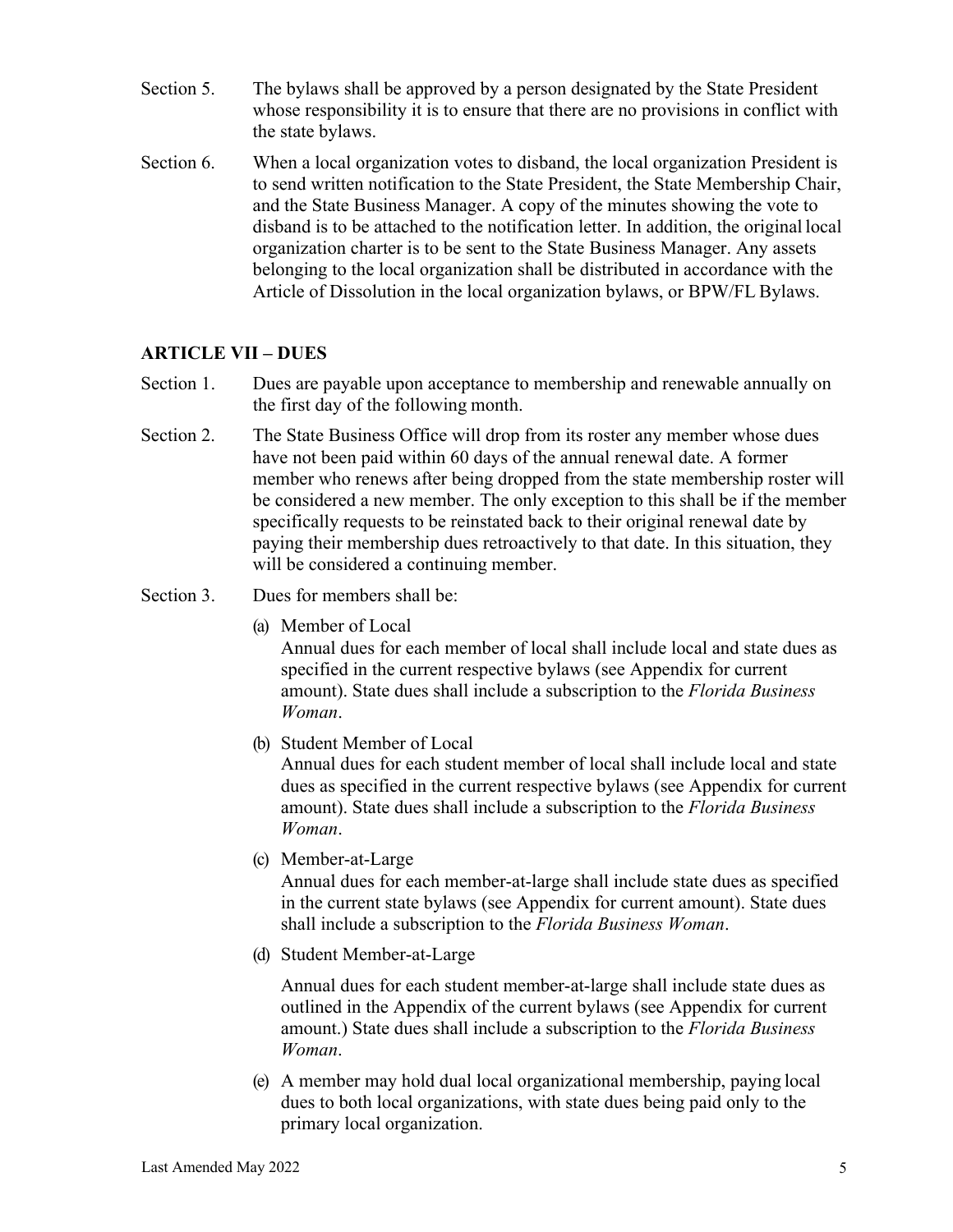- (f) A member may hold multiple State Federation memberships, paying state dues to each State Federation.
- Section 4. Amendments to the Dues Appendix shall be subject to the requirements outlined in Article XXII.

## **ARTICLE VIII – FISCAL YEAR**

The fiscal year shall commence on the first day of July and shall end on the last day of June.

## **ARTICLE IX – OFFICERS**

- Section 1. The officers of BPW/FL shall be a President, a President-Elect, a Vice President, a Secretary, a Treasurer, and a Council of Presidents Delegate.
- Section 2. To be eligible for all offices, a candidate must:
	- (a) Be a member in good standing and;
	- (b) Officially and publicly support the state legislative platform.
	- (c) To be eligible for the offices of President, President-Elect and Vice President, a member must have been a member for a minimum of three (3) consecutive years and served on a state BPW Board of Directors for at least one (1) year before the beginning of the term for which nominated.

To be eligible for the offices of Secretary and Treasurer, a member must have been a member for a minimum of one (1) full year in BPW/FL and have attended at least one (1) annual state conference before the beginning of the term for which nominated. To be eligible for the office of Treasurer, a member must meet the bonding requirement.

- (d) A member may not serve in more than one elected position on the state level in the same year.
- (e) An elected officer may be appointed as a committee chair.
- Section 3. **Term of Office.** A term of office for President and Treasurer shall be two years. A term of office for President-Elect, Vice President, Secretary and Council of Presidents Delegate shall be one year. A President-Elect will only be elected in even years, in the President's second year in office. No officer shall serve more than two consecutive terms in the same office but may serve again after being out of that office for at least one term. Six months or longer shall be a term of office when determining eligibility for re-election, except for the Vice President serving the unexpired term of President.

## **ARTICLE X – NOMINATIONS**

The Chair of Nominations shall present the nominations report at the first business meeting of the annual state conference. Nominations may be made from the floor. No candidate shall qualify as a nominee until they have signed a nominations form affirming qualification for the office being sought and an agreement to serve if elected, using a form adopted by the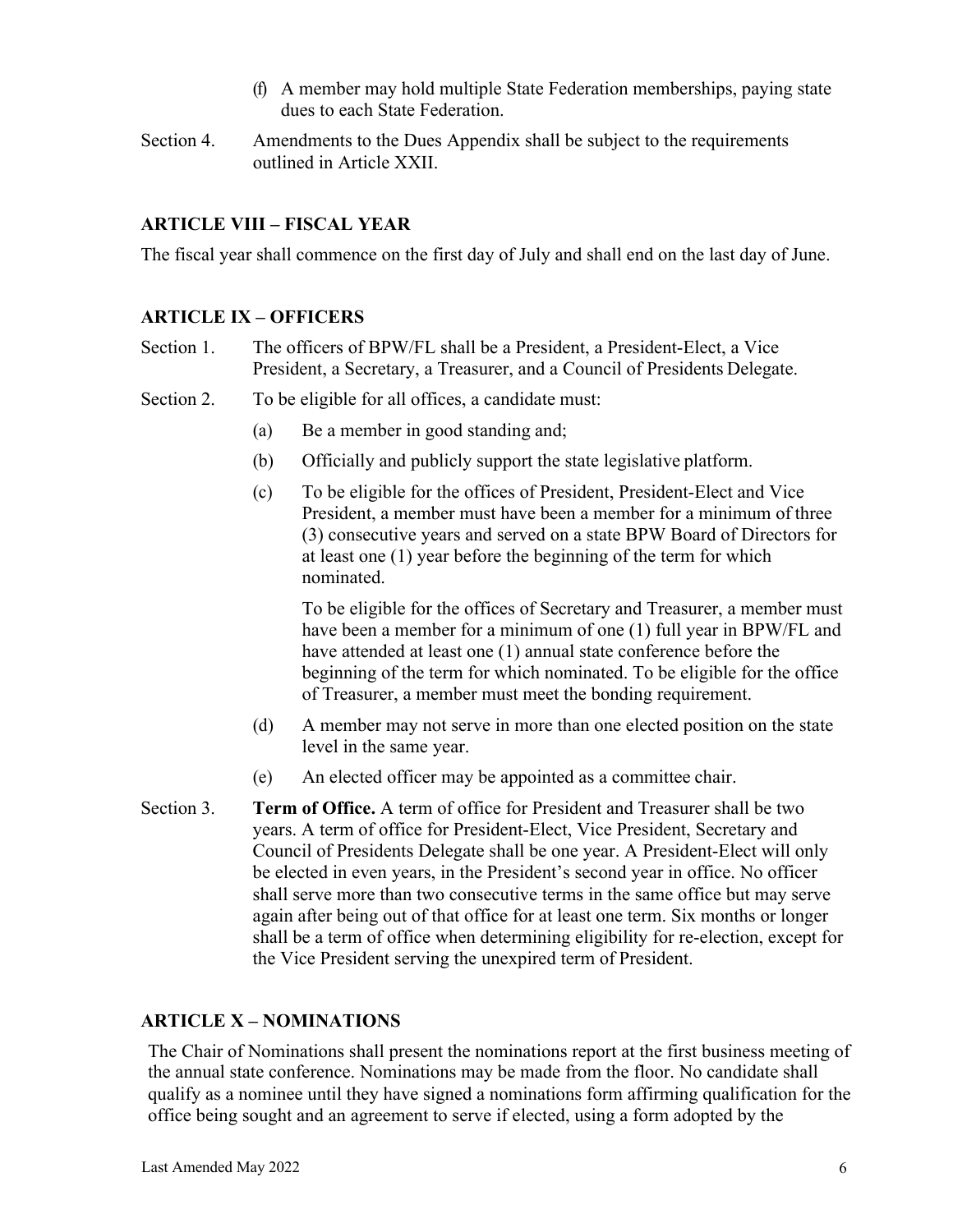BPW/FL Board of Directors. The Chair of Nominations, who shall serve as the collector of candidate data, shall be elected at each Annual State Conference in the same manner as the officers. The Chair of Nominations shall facilitate a candidates' forum during a regular business session at a time between the close of nominations and before elections.

## **ARTICLE XI – ELECTIONS**

- Section 1. The election of officers shall be by ballot, and a majority vote shall elect. If there is but one nominee for any office to be filled, that election may be by voice vote. Officers shall be elected at an Annual State Conference.
- Section 2. The Vice President, Secretary, and Chair of Nominations shall be elected at each Annual State Conference. The Council of Presidents Delegate shall be an immediate past LO president or current LO president serving in a consecutive year, and shall be elected by the Council of Presidents at each Annual State Conference.
- Section 3. The President-Elect and Treasurer shall be elected at the Annual State Conference in even-numbered years. The Treasurer shall serve a term of two years. The President-Elect shall serve a term of one year prior to assuming the office of President.
- Section 4. The Chair of the Credentials Committee shall furnish to the Chair of the Elections Committee, not less than one hour before the opening of the polls, a verification of accredited voters.
- Section 5. Polls shall be open during such hours as may be determined by the Executive Committee.
- Section 6. A majority of the votes cast for a particular office shall constitute an election.
- Section 7. The President-Elect assumes the office of President at the close of the Annual State Conference following the Annual State Conference at which elected and continues in office until the close of the Annual State Conference two years later. Beginning in 2014, the Treasurer assumes office at the close of the Annual State Conference at which elected and continues in office until the close of the Annual State Conference two years later. Other elected officers assume their respective duties at the close of the Annual State Conference at which they are elected and shall continue in office for a term of one year, or until their successors are elected.
- Section 8. All vacancies in elective offices, except the President and President-Elect, shall be filled by appointment by the President for the unexpired part of the term with the approval of the State Executive Committee. In the event of a vacancy in the office of the President, the Vice President shall become President for the unexpired term.

A vacancy in the office of President-Elect shall remain unfilled, and an election for President shall be held at the next Annual State Conference.

Section 9. In the event it becomes necessary to remove a state officer from office, the State Legal Advisor and State Parliamentarian shall be notified of the action pending and shall advise the Executive Committee on all matters relating to the removal of the officer. An officer can be removed for the following reasons: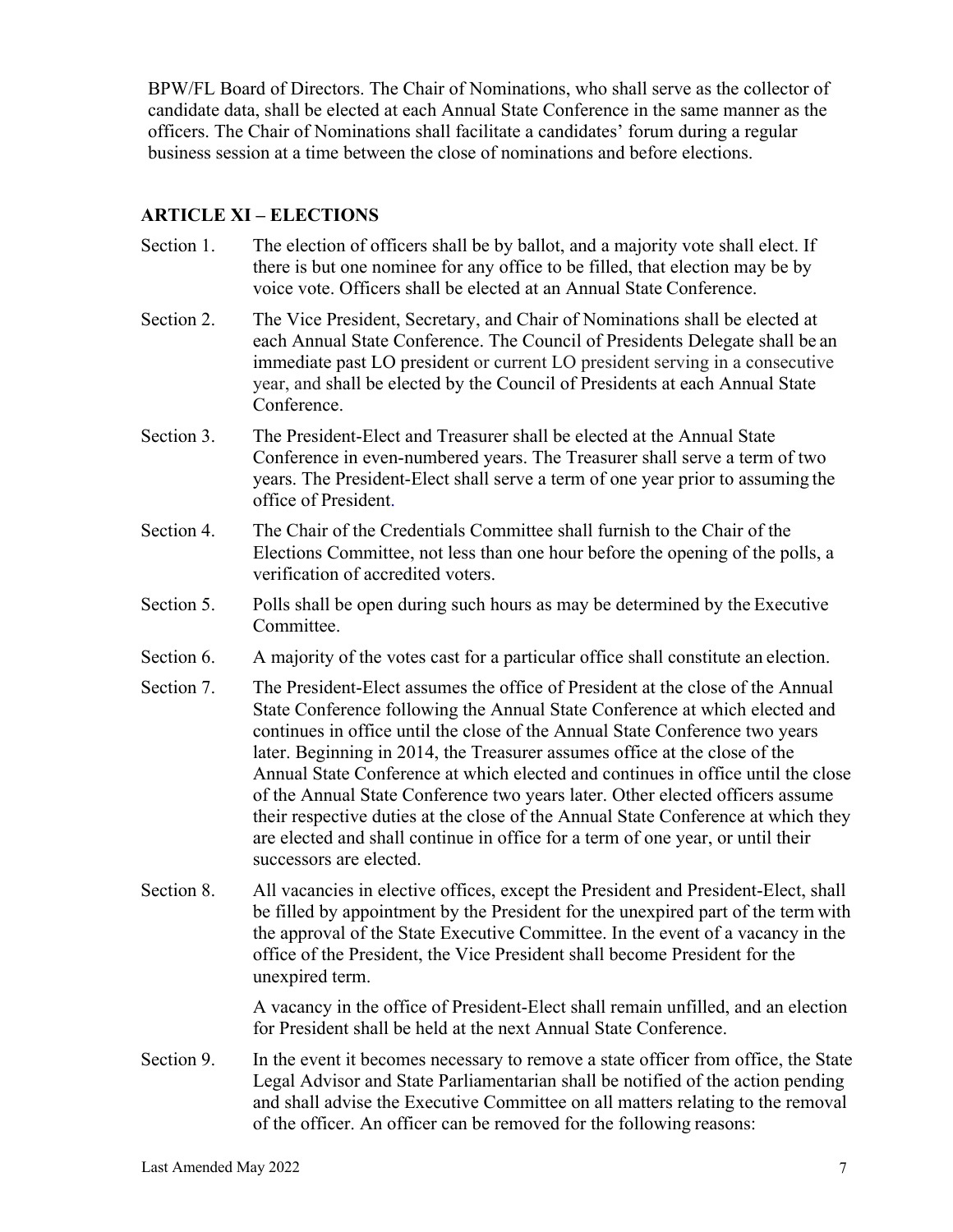- (a) Non-performance of duties
- (b) Actions contrary to purposes of BPW or injurious to the local organizations, BPW/FL or its members
- (c) Conviction of a felony or misdemeanor involving dishonesty or moral turpitude

To remove any officer(s) from office, a unanimous vote of the remaining state officers shall be required. This vote shall be by written ballot and shall be tallied by the Parliamentarian and the State Business Manager.

## **ARTICLE XII – DUTIES OF OFFICERS**

- Section 1. The duties of the officers shall be such as are implied by their respective titles and as are specified in these bylaws.
- Section 2. The President shall be the principal officer of BPW/FL and shall:
	- (a) Preside at the state conferences, at meetings of the Board of Directors and the Executive Committee;
	- (b) Appoint a Parliamentarian, Special Committee Chairs and members as needed (except the Chair of Nominations) and Presidential Appointees. When necessary, appoint standing committee chairs and committee members and the editor of the *Florida Business Woman*. All appointments are subject to the approval of the majority of members of the Executive Committee.
	- (c) Be a member ex-officio of all committees except the nominating committee;
	- (d) Cause to be sent to every local organization having membership in BPW/FL, the call for all state meetings at least thirty (30) days prior to the first day of the meetings;
	- (e) Require each local organization to submit names and addresses of local organization officers and chairs by July 1 to the State Business Manager;
	- (f) Appoint special committees on program, credentials, elections and general arrangements for all state meetings;
	- (g) Fill vacancies in elective offices not otherwise provided for, subject to the approval of the Executive Committee;
	- (h) Approve all disbursements from funds of BPW/FL before such disbursements are made by the Treasurer and shall be authorized to countersign checks;
	- (i) Be responsible for the completion of unfinished business through July 31 following the term of office;
	- (j) Keep the President-Elect informed on all important phases of BPW/FL activities; and
	- (k) Serve as liaison to the web services contractor.
- Section 3. The President-Elect shall:
	- (a) Assist the President when called upon to do so;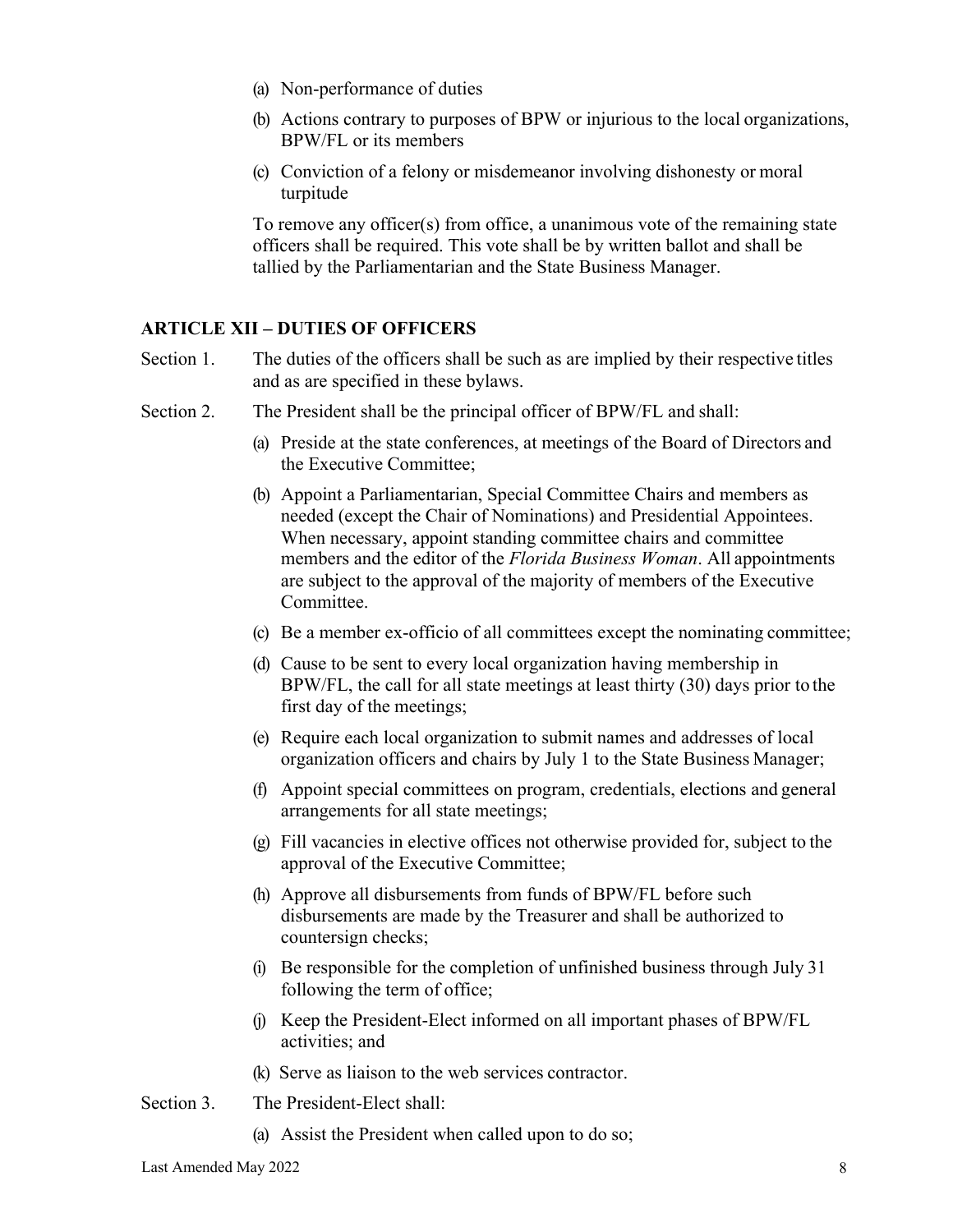- (b) Become familiar with the program, policies, and procedures of BPW/FL;
- (c) Assist in such other capacities as the State Executive Committee shall direct;
- (d) Recommend for the approval of the Executive Committee and for the purpose of planning, Standing Committee Chairs, and members, Special Committee Chairs, Presidential Appointees and the editor of the *Florida Business Woman*. These chairs and the editor of the *Florida Business Woman* will assume their duties at the close of the Annual State Conference at which the President-Elect becomes President;
- (e) Serve as an ex-officio member without vote of all committees;
- (f) Countersign (approve) the President's expense vouchers. This duty is performed by the Vice President in years where there is not a President-Elect.

Section 4. The Vice President shall:

- (a) Perform the duties of the President in the absence or inability to serve;
- (b) In the event of death or resignation of the President, become President for the unexpired term;
- (c) Serve as an advisor to the Standing and Special Committee Chairs and be responsible to the Executive Committee for the direction and coordination of BPW/FL's program;
- (d) Be responsible for coordinating the orientation of the first-time attendeesto membership meetings;
- (e) Be responsible for coordinating the presentation of state awards;
- (f) Have oversight of the Breast Cancer Fund to include review and approval of disbursements;
- (g) Assist in such other capacities as the Executive Committee shall direct; and
- (h) Countersign (approve) the President's expense vouchers in years when there is not a President-Elect.

Section 5. The Secretary shall:

- (a) Keep the minutes of the meeting of the Executive Committee, Board of Directors and BPW/FL;
- (b) Furnish all members of the Executive Committee with copies of the minutes of all their meetings within 30 days after a meeting occurs;
- (c) Attach a copy of the adopted program of the Annual State Conference and the Fall Conference to the official file copy of minutes of these meetings, maintain a written record of all awards and/or other forms of recognition presented at these meetings;
- (d) Furnish copies of the minutes for the Board of Directors upon request;
- (e) Deliver all records and property of BPW/FL to their successor within thirty (30) days of the completion of their term; and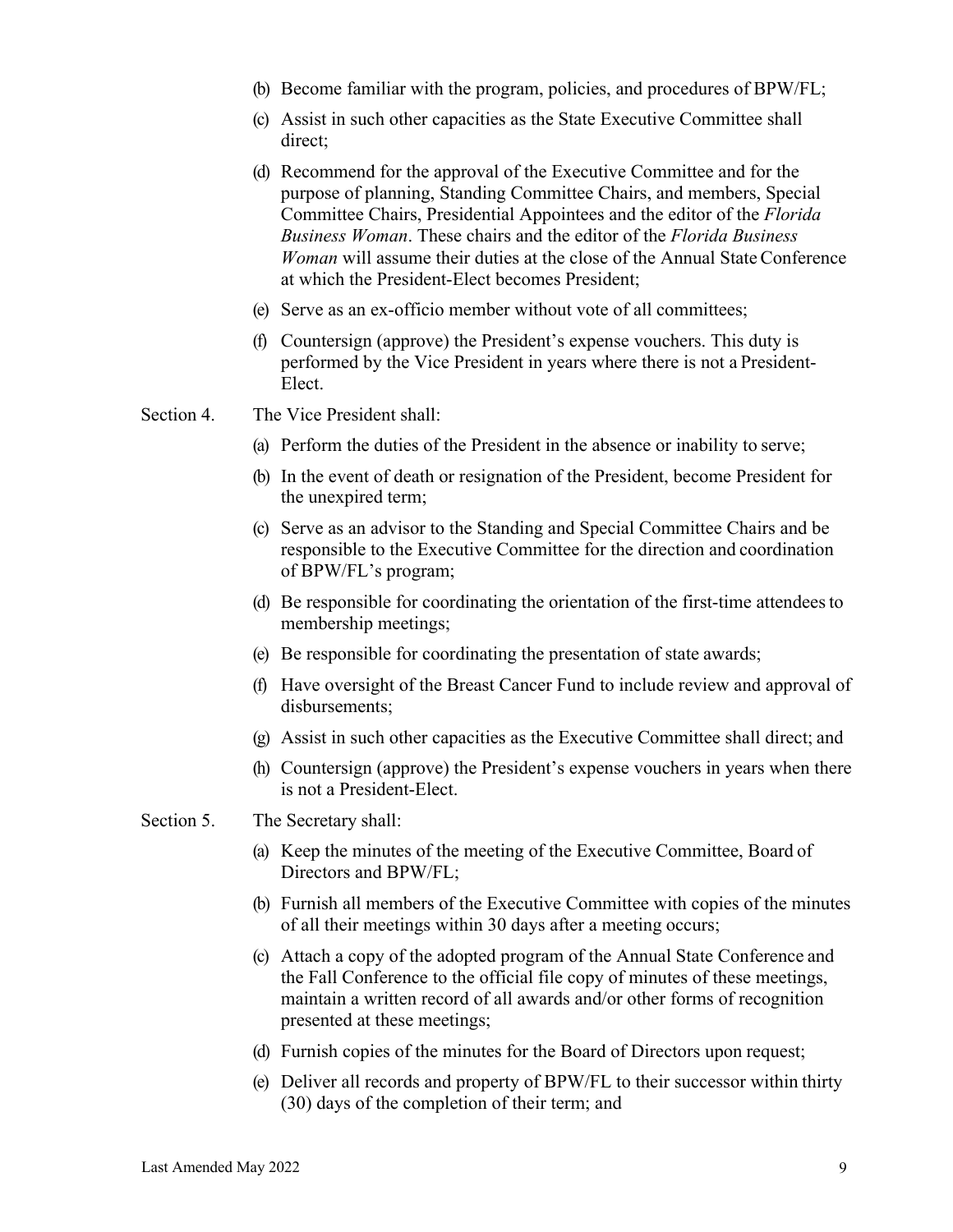- (f) Review and purge files in the State Business Office with the State Business Manager on even-numbered years.
- Section 6. The Treasurer shall:
	- (a) Account for all dues and other monies belonging to BPW/FL. All monies shall be deposited by the Treasurer and/or State Business Manager in depositories selected by the Executive Committee. Any other documentation of income shall be forwarded by the Treasurer to the State Business Manager;
	- (b) Be bonded;
	- (c) Keep a complete and accurate account of all receipts and disbursements, which shall be subject at all times to examination by the Executive Committee;
	- (d) Make written reports at all meetings of BPW/FL, the Board of Directors and the Executive Committee; prepare a budget control report on December 31 and April 30 for the Executive Committee;
	- (e) Disburse funds only upon original bills and properly executed vouchersfor disbursement requests up to \$500. Disbursement requests over \$500 shall require approval by the President. The Treasurer shall be authorized to countersign checks. Disbursement of less than \$1,000 does not require a second signature on checks;
	- (f) Have the books audited annually no later than September 30 by a certified public accountant or an auditing committee approved by the Executive Committee, the audit expense to be paid by BPW/FL. The audit report shall be presented at the next scheduled membership meeting for adoption;
	- (g) Deliver to the successor all funds, securities, and records of BPW/FL immediately upon completion of the audit; and
	- (h) Serve as an ex-officio member of the Budget committee.
- Section 7. All officers with the exception of the Secretary (see Section 5 [e]) and the Treasurer (see Section 6 [g]) shall deliver to their successors all files, papers and other property belonging to BPW/FL immediately upon retiring from office.
- Section 8. The Council of Presidents Delegate shall serve as an advisor to the local organization presidents, be responsible to the Executive Committee for the direction and coordination of the local organizations, and coordinate training for incoming local organization presidents.

#### **ARTICLE XIII – THE BOARD OF DIRECTORS**

Section 1. The Board of Directors shall consist of the Presidents of the local organizations or their accredited representative, the elected State officers, the Chairs of State Standing Committees, the President of the Education Foundation of the Florida Federation of Business and Professional Women's Clubs, Inc. (EFFFBPWC) and the Immediate Past State President.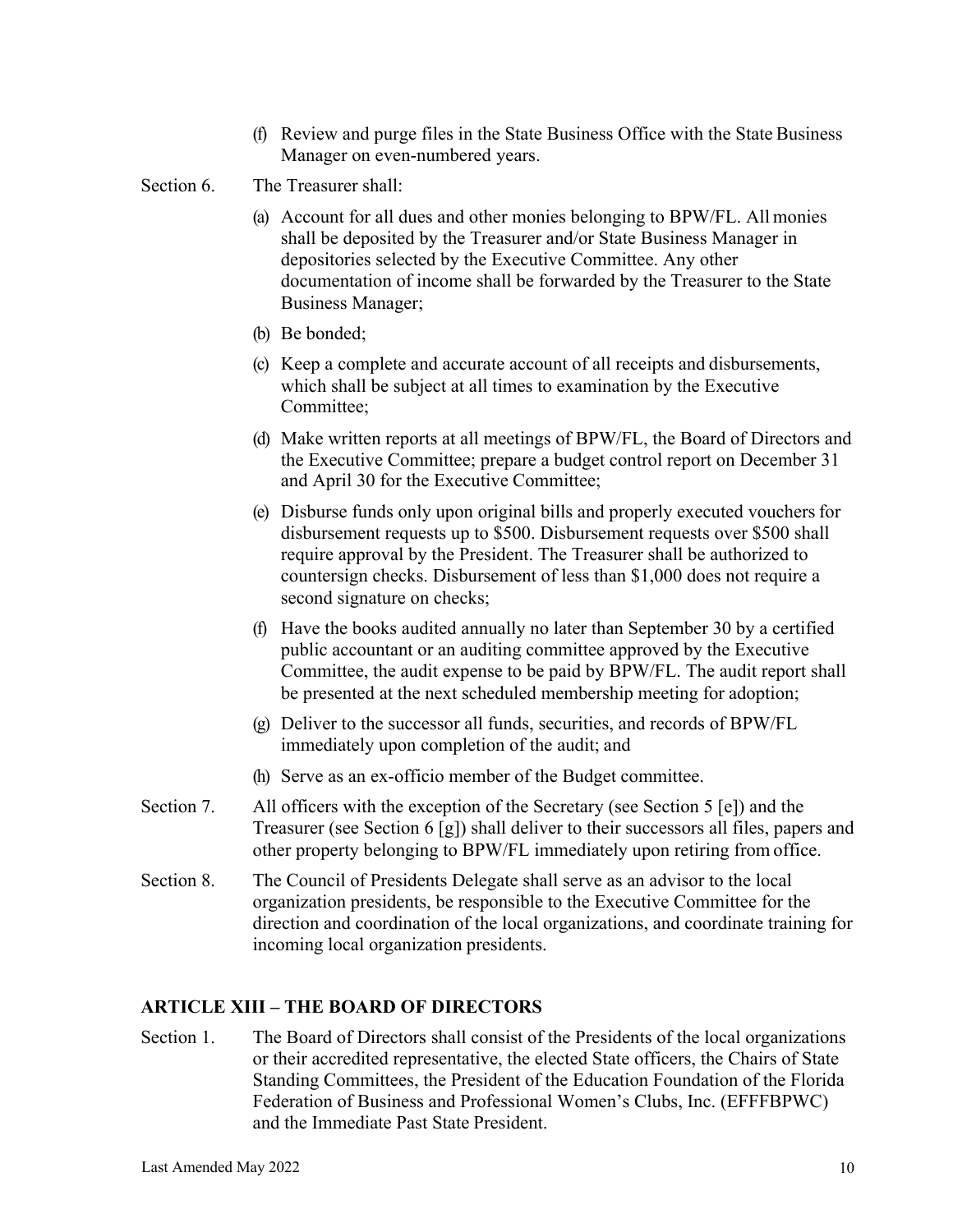- Section 2 Only individuals who are active members in good standing shall be eligible to serve on the Board of Directors.
- Section 3 The Board of Directors shall:
	- (a) Transact the business of BPW/FL in the interim between membership meetings, except questions of policy, which shall be left to vote of the membership meeting body;
	- (b) Report at each membership meeting the business transacted since the previous membership meeting; and
	- (c) Amend the budget and State Legislative Platform as deemed necessary.
- Section 4. At the written request of the President, a vote of the Board of Directors may be taken by mail or e-mail, which shall have the force and effect of a vote taken at a meeting.
- Section 5. Individuals holding more than one position on the State Board of Directors shall be entitled to only one vote.
- Section 6. No member shall have more than one vote, and no voting by proxy shall be allowed.

#### **ARTICLE XIV – THE EXECUTIVE COMMITTEE**

- Section 1. The Executive Committee shall consist of the President, President-Elect, Vice President, Secretary, Treasurer, Council of Presidents Delegate, State Business Manager, and the Parliamentarian. The State Business Manager and the Parliamentarian shall have no vote.
- Section 2. The Executive Committee shall:
	- (a) Have the power to act for the Board of Directors in the interim between meetings of the Board, except on questions of policy or expenditures of money not approved by the Board;
	- (b) Report annually to the Board of Directors the business transacted by the Committee during the preceding year;
	- (c) Designate the dates for membership meetings;
	- (d) Ensure that the Treasurer and other persons entrusted with the handling of funds or property of BPW/FL be sufficiently bonded;
	- (e) Designate the bank or banks in which all BPW/FL funds shall be deposited;
	- (f) If the membership votes to appropriate funds for specific services, the Executive Committee is authorized to make selection and contract decisions for those services, which shall include compensation, counsel of expectations, and oversight;
	- (g) Ratify all appointments of the President or President-Elect. Such appointments shall not become effective until ratified by a majority vote of this committee;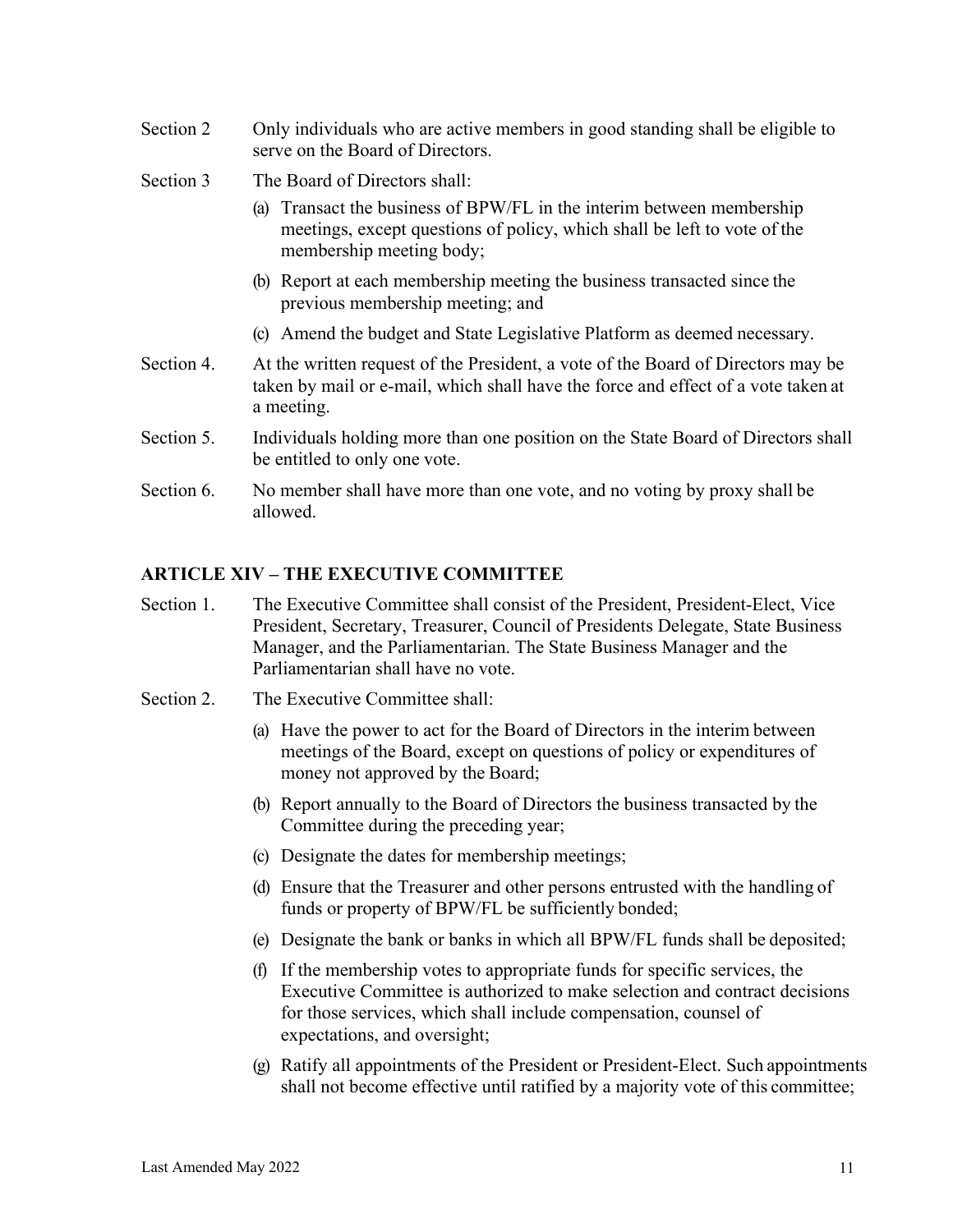- (h) Approve all state projects involving solicitation of funds, such approval to be secured in advance and such funds to be handled through the state treasury;
- (i) Have general supervision of the *Florida Business Woman*, appoint (or employ) the editor of the *Florida Business Woman*, define the duties, (fix the compensation), and provide guidelines concerning editing, printing and mailing the magazine;
- (j) Remove State Officer(s) from office in accordance with Article XI, Section 9; and
- (k) Determine the hours during which the polls shall be open for election.
- Section 3. A vote of the Executive Committee may be taken by mail, telephone conference and/or e-mail at the request of the President. Such votes shall have the force and effect of a vote taken at a meeting. Votes taken by telephone conference or email shall be recorded by the State Recording Secretary or designee. Votes taken by email shall be ratified by the Executive Committee at its nextmeeting.
- Section 4. The necessary expenses of the Executive Committee for attendance at BPW/FL meetings shall be paid by BPW/FL from funds allocated in the budget for that purpose.

#### **ARTICLE XV – STATE BUSINESS MANAGER**

- Section 1. The State Business Manager of BPW/FL shall be contracted by the Executive Committee as specified in Article XIV, Section 2 (f).
- Section 2. The State Business Manager shall be responsible to the Executive Committee for fulfillment of contractual guidelines, which shall be assigned by the President; shall be subject to their direction and shall function under policies established by membership meeting action and interpreted through the Executive Committee.
- Section 3. The term of contract, contractual fees, duties, and separation conditions shall be set forth in a written contract approved by the Executive Committee.
- Section 4. The contractual fees and expense of the business office shall be paid from funds of BPW/FL allocated in the budget.
- Section 5. The State Business Manager shall be authorized to countersign checks authorized or approved by the President. The State Business Manager shall be bonded for an amount set by the Executive Committee in accordance with Article XIV, Section 2 (d).
- Section 6. The State Business Manager shall be a member of the Executive Committee and the Board of Directors without a vote.
- Section 7. The State Business Manager, with the Secretary, shall review and purge state files on even-numbered years.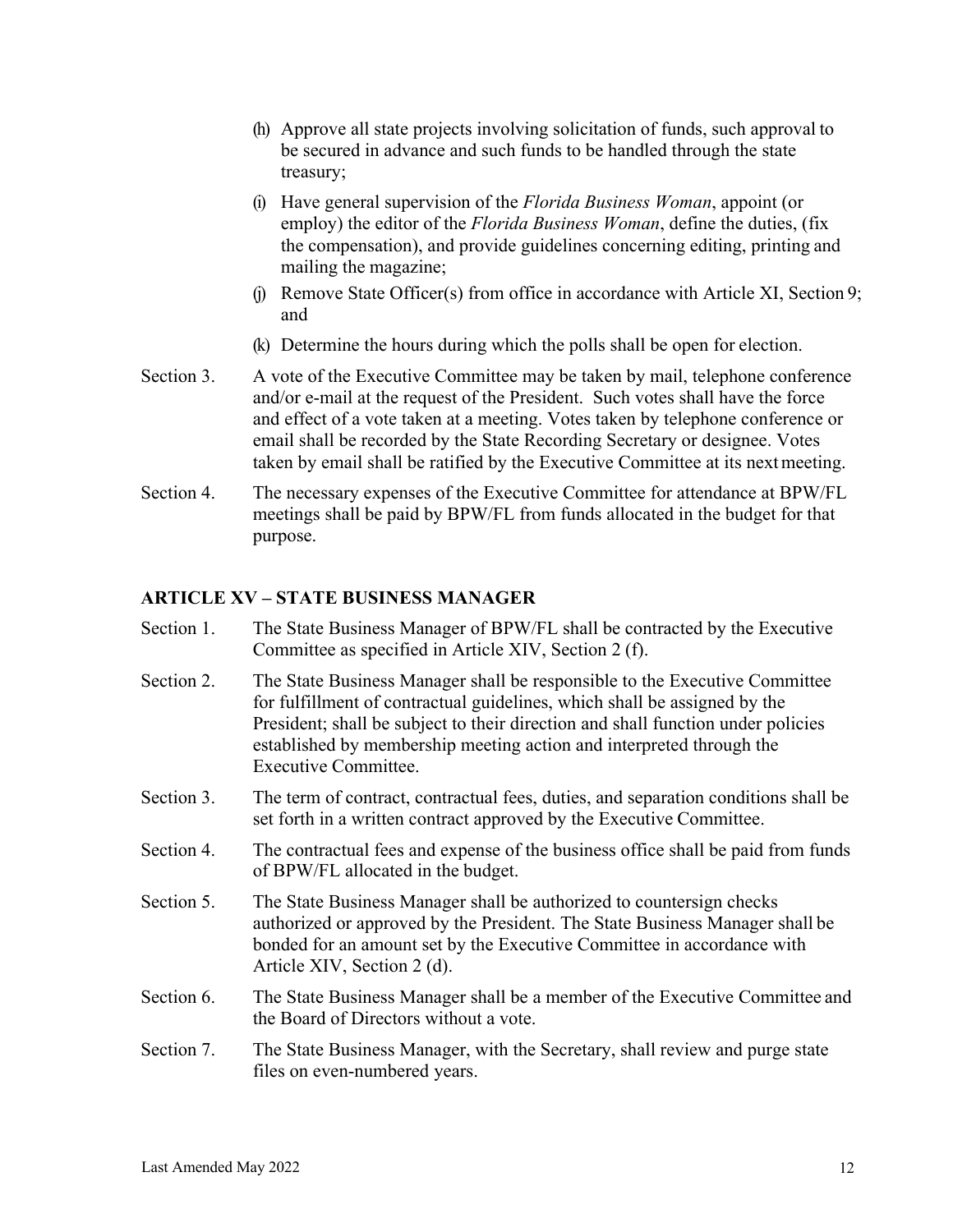#### **ARTICLE XVI – STANDING COMMITTEES**

- Section 1. The Standing Committees of BPW/FL shall be Bylaws, Leadership, Membership, Public Policy, Public Relations, and Technology.
- Section 2. To be eligible to serve as a chair or member of a Standing Committee, a Special Committee, Presidential Appointee, and/or task force, a member must:
	- (a) Be in good standing; and
	- (b) Officially and publicly support the State Legislative Platform
- Section 3. Committee chairs shall be appointed for a term of one year and may be reappointed. No person shall serve more than six (6) consecutive years as chair of the same committee but may serve again after a one-term break in service. One may not serve as a member on the same committee for more than six (6) consecutive years.
- Section 4. The Bylaws Committee shall consist of a chair and at least three (3) committee members. At least one of the committee members shall be a past state president. The parliamentarian shall be an ex officio member of this committee. The duties of the Bylaws Committee shall be:
	- (a) Review all proposed amendments to the BPW/FL Bylaws and edit for composition;
	- (b) Originate amendments to the BPW/FL Bylaws;
	- (c) Submit proposed amendments to the membership together with the committee's recommendations for action;
	- (d) Review and submit proposed resolutions to the Board of Directorstogether with the committee's recommendations for action:
	- (e) Review and approve proposed amendments to local organization bylaws, which must not conflict with BPW/FL bylaws;
	- (f) Review and update model local organization bylaws; and
	- (g) Review and submit amendments to the Handbook of Federation Procedures to the Board of Directors with the committee's recommendation for action.
- Section 5. The Leadership Committee shall be composed of a Chair and at least three members. The Committee shall be responsible for the implementation of BPW's Signature Programs, with subcommittees of Individual Development, Women in Transition and Young Careerist.
	- (a) The Individual Development subcommittee shall be composed of a chair whose responsibility is to:
		- (i) Organize and coordinate the Individual Development Programs;
		- (ii) Encourage wider use of the Individual Development Program in local organizations; and
		- (iii) Provide for a State Speak Off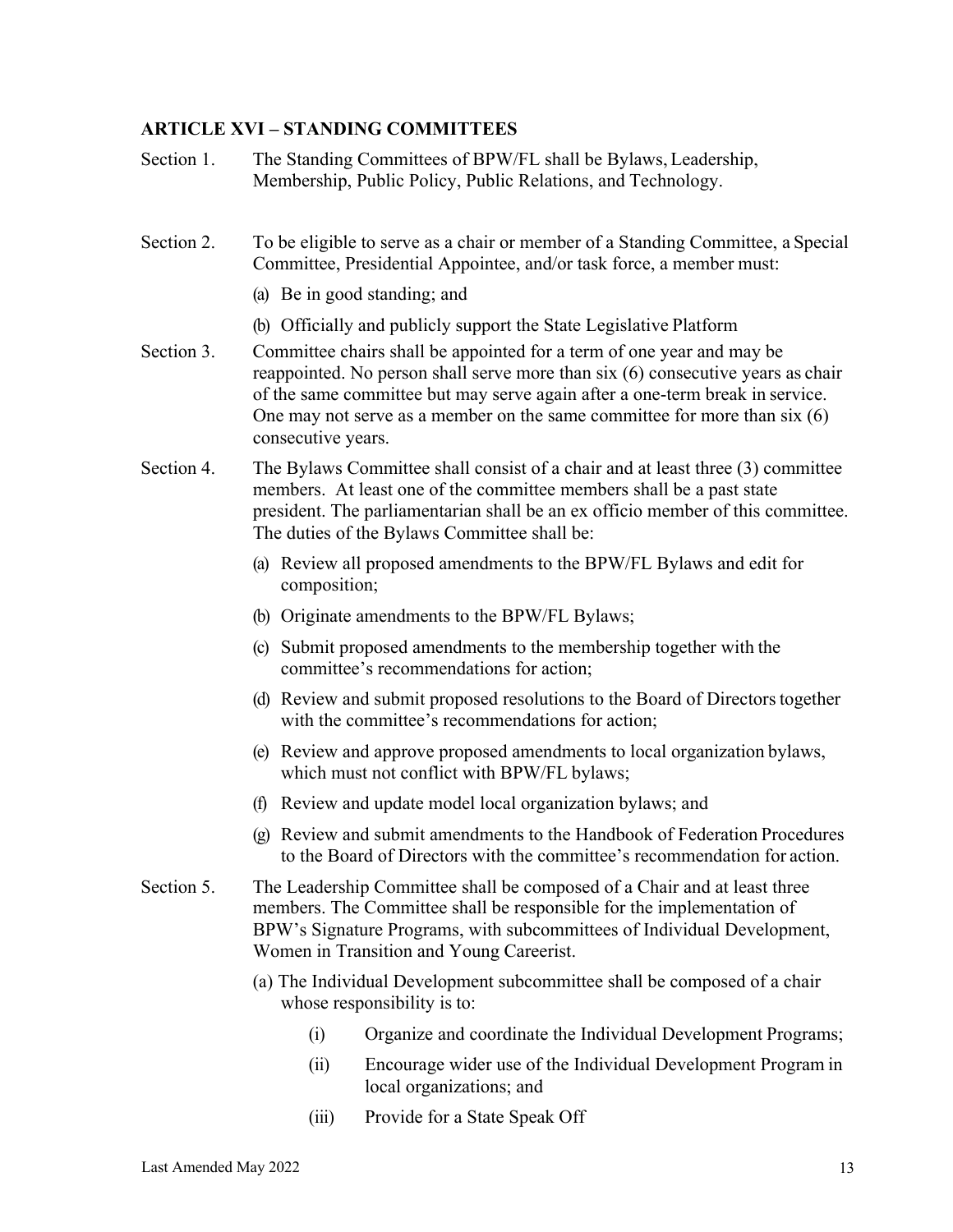- (b) The Women in Transition subcommittee shall be composed of a chair whose responsibility is to:
	- (i) Recognize the achievements of women new to the workforce due to a career change or return to the workforce after an absence; and
	- (ii) Coordinate the presentation of Women in Transition programs at state and local levels.
- (c) The Young Careerist subcommittee shall be composed of a chair whose responsibility is to:
	- (i) Encourage recruitment of young people into membership;
	- (ii) Organize and coordinate the Young Careerist program;
	- (iii) Promote activities that involve the participation of young people between the ages of 21 and 35 inclusive as of July 31, who are members of BPW/FL in good standing at state conference; and
	- (iv) Provide for a State Speak Off at the annual state conference.
- Section 6. The Membership Committee shall be composed of a chair and three members. It shall be the duty of the committee to promote, expand, stabilize, and orient the membership.
- Section 7. The Public Policy Committee shall be composed of a chair and three (3) members. The Public Policy Committee shall:
	- (a) Prepare and submit a copy of the proposed State Legislative Platform to the Board of Directors and post on the state web site for review prior to the annual state conference;
	- (b) Prepare and present the proposed State Legislative Platform to the annual state conference body for adoption;
	- (c) Plan and coordinate the State Legislative Conference; and
	- (d) Submit a copy of the approved State Legislative Platform for publication in the post-conference issue of the *Florida Business Woman* and post a copy on the state web site.
- Section 8. The Public Relations Committee shall be composed of a chair whose responsibility is to publicize BPW/FL programs through available communications media; to direct media coverage including, but not limited to, newspaper, radio, and television of BPW/FL activities and announcements; and to encourage wider use of these media within the LOs.
- Section 9. The Technology Committee shall be composed of a chair and other members who shall:
	- (a) Provide technology workshops;
	- (b) Assist local organizations with implementation and development of technology, including but not limited to web sites, e-communications and webinars; and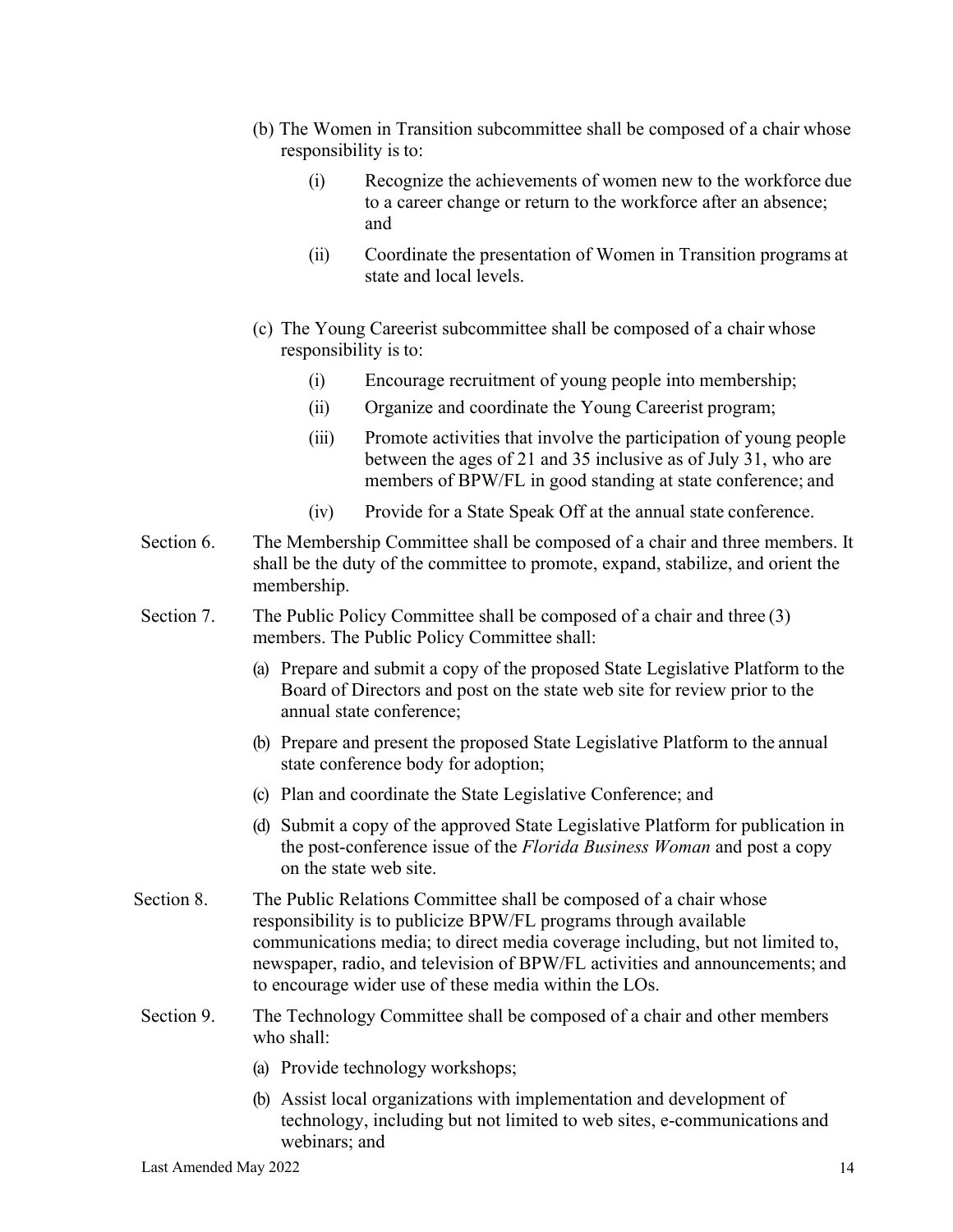- (c) Assist BPW/FL in the use and future development of technological applications.
- Section 10. Chairs of single-member standing committees may appoint two members to their committees with approval of the Executive Committee.

#### **ARTICLE XVII - MEETINGS**

- Section 1. **Membership Meetings.** At least one membership meeting shall be held each year at a time and place determined by the Executive Committee.
	- (a) Annual State Conference. Annual state conference shall be held in May or June of each year at a time and place determined by the Executive Committee unless otherwise authorized by a two-thirds vote of the Board of Directors. It shall be the purpose of the annual state conference to elect officers, receive reports of officers and committees, act upon recommendations, and transact any other business that may arise.
	- (b) A membership meeting may be held in the fall of each year. This meeting shall not be scheduled for the weekend prior to Election Day.

A quorum for a state membership meeting shall be a majority of the voting members who have been registered with the credentials committee as in attendance.

Section 2. **Special Meetings.** Special meetings of BPW/FL may be called by a majority vote of the Executive Committee or a majority vote of the Board of Directors. The purpose of the meeting shall be stated in the Call, which shall be sent to all members at least 15 days before the meeting. No matters other than those contained in the Call shall be considered at a special meeting.

> A quorum for a special meeting of BPW/FL shall consist of a majority of elected officers and at least one member from one-fourth (1/4) of the local organizations in BPW/FL.

Section 3. **Board of Directors.** Regular meetings of the Board of Directors shall be held at least annually. The first meeting of the year shall take place immediately following the annual state conference at the site of the annual state conference. Places, dates, and times of subsequent meetings shall be determined by the Board of Directors at the first meeting (post-conference).

> Special meetings of the Board of Directors may be held at such times as determined by the Executive Committee or by one-third of the members of the Board of Directors. Notice of special meetings of the Board must designate a time, place and purpose of the meeting, and must be given at least two weeks in advance of the date for which the meeting is called. No matters other than those contained in the call shall be considered at such meeting.

A quorum of the Board of Directors shall be one-fourth (1/4) of its members, provided that three (3) of those present shall be elected members of the Executive Committee.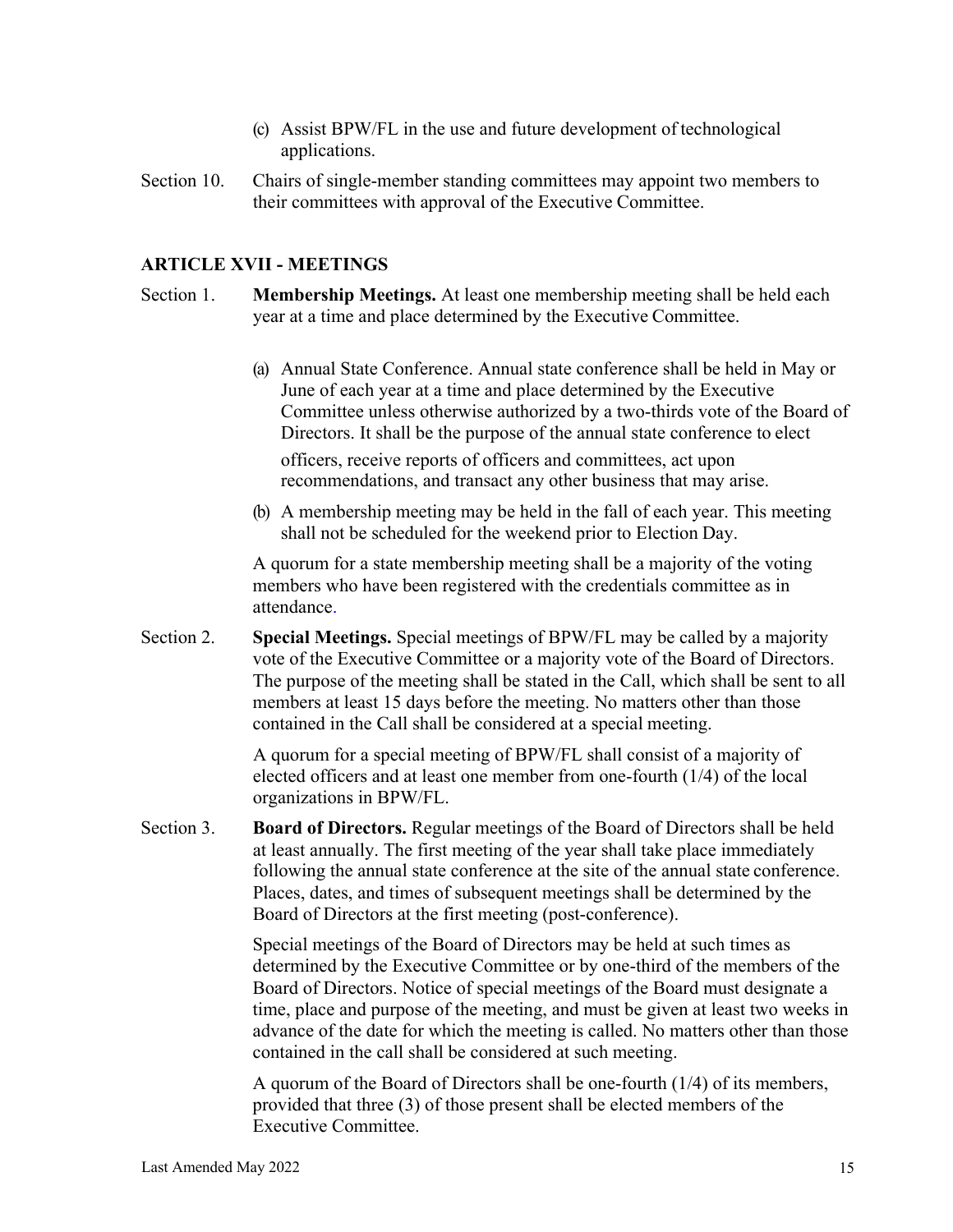Section 4. **Executive Committee.** Meetings of the Executive Committee shall be held at least four times each year. Places, dates, and times shall be established by the president or by a majority of elected officers. Executive Committee meetings may be conducted in person, by telephone conference or through other electronic communications media so long as all of the members may simultaneously hear each other and participate during the meeting.

> A quorum of the Executive Committee shall be a majority of its elected members.

- Section 5. **Planning Meeting.** A planning meeting shall be held annually at a place, date and time to be determined by the Board of Directors for the purpose of program planning and officer training for the ensuing year.
- Section 6. No member shall have more than one vote, and no voting by proxy shall be allowed.
- Section 7. **Electronic Meetings.** All meetings of the BPW/FL membership, annual conferences, Board of Directors, Executive Committee, all committees, and subcommittees shall be authorized to meet by telephone conference or through other electronic communications media so long as all the members can simultaneously hear each other and participate during the meeting. Quorum requirements for electronic meetings are the same as for face-to-face meetings.
- Section 8. **Electronic Notices.** Unless members indicate otherwise to the BPW/FL President in writing, all communication required in these bylaws, including meeting notices, may be sent electronically.

## **ARTICLE XVIII – RECOMMENDATIONS, ANNUAL REPORTS, AND RECORDS**

- Section 1. All Officers and Standing Committee Chairs may present recommendations to the Annual State Conference body for action, which action, if adopted, shall be incorporated in BPW/FL's program for the ensuing year.
- Section 2. Annual reports of the State Officers, the Board of Directors, the Standing Committee Chairs, the editor of the *Florida Business Woman*, the Special Committee Chairs, and the Presidents of the local organizations shall be filed, in writing  $(8 \frac{1}{2}$ " x 11"), with the Secretary. The State President shall determine which reports shall be printed in the state publication of the conference program.
- Section 3. All officers shall deliver their files and records to their successors in accordance with Article XII, Section 7.
- Section 4. All Standing Committee Chairs and Special Committee Chairs shall deliver all records, files, and property belonging to BPW/FL to their successors within ten (10) days following the close of the annual state conference.

## **ARTICLE XIX – REPRESENTATION**

Section 1. Membership Meetings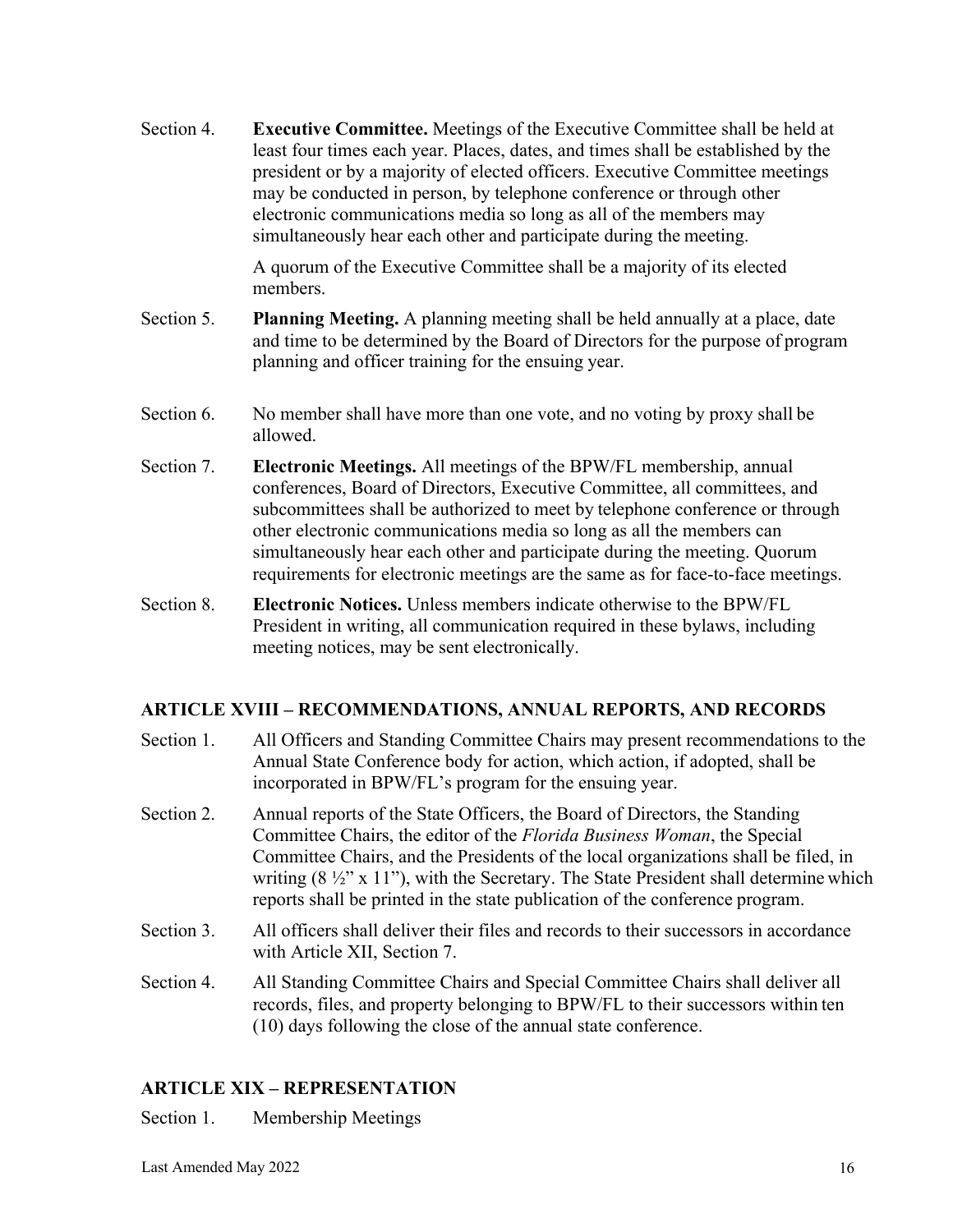- (a) The voting body shall be any member who has paid the appropriate membership meeting registration fee and is a member in good standing.
- (b) No member shall have more than one (1) vote, and no voting by proxy shall be allowed.

## **ARTICLE XX – PUBLICATIONS**

- Section 1. BPW/FL shall publish a magazine under the title of *Florida Business Woman*  and a procedure handbook to be named *Florida Handbook of Federation Procedures*.
- Section 2. The editor of the *Florida Business Woman* may be appointed by the Executive Committee on an annual basis. The editor shall be eligible for reappointment for more than two (2) consecutive years and be accountable to the Executive Committee for administrative procedures.
- Section 3. All monies (dues allocated, subscriptions, advertising, etc.) relative to the publishing of the *Florida Business Woman* shall be handled through the office of the State Treasurer. The funds for this publication shall be included in the state budget.
- Section 4. The Executive Committee shall determine the overall size and number of issues per annum; shall approve the contract for printing; and shall determine the policy with regard to advertising.
- Section 5. The Executive Committee shall have overall supervision of the *Florida Business Woman* and shall approve such staff members as are deemed necessary to assist the editor.
- Section 6. The *Florida Handbook of Federation Procedures* shall be published, revised or supplemented at such times as the Board of Directors designates except for editorial changes, which may be made by the Executive Committee.
- Section 7. Other publications may be issued by BPW/FL from time to time upon authorization of the membership meeting body, the Board of Directors or the Executive Committee.

#### **ARTICLE XXI – PARLIAMENTARY AUTHORITY**

The rules of parliamentary procedure comprised in the current edition of ROBERT'S RULES OF ORDER NEWLY REVISED shall govern all proceedings of BPW/FL, the Board of Directors, and the Executive Committee, subject to such special rules as have been or may be adopted.

#### **ARTICLE XXII – AMENDMENTS**

Section 1. These bylaws may be amended at any state membership meeting by a two-thirds (2/3) vote, provided a copy of the proposed amendments shall have been sent to members at least thirty (30) days prior to a state membership meeting. Electronic communication is acceptable for providing notice. Any member of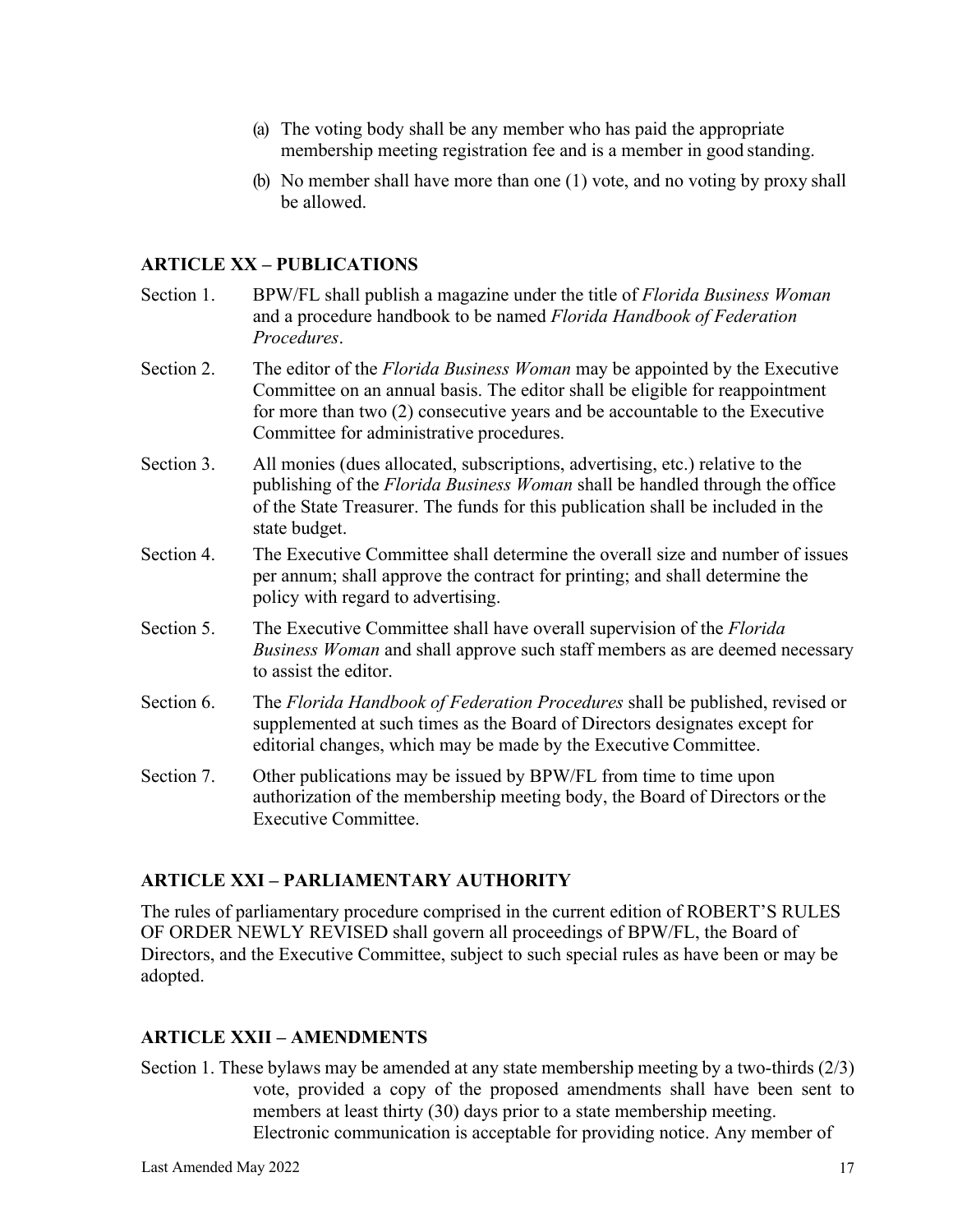BPW/FL may propose amendments to the State Bylaws Committee for the *Florida Handbook of Federation Procedures* and bylaws. The proposed amendment must in**c**lude the proposer's name, proposed amendment wording, and rationale.

- Section 2. Amendments to these bylaws, proposed too late for the procedure in Section 1, may be adopted at a state membership meeting by unanimous vote.
- Section 3. When an amendment is adopted to the state bylaws that affects local organization bylaws, each local organization shall automatically amend its bylaws to conform.

## **ARTICLE XXIII – DISSOLUTION**

Upon dissolution of this organization, all of its assets remaining after payment of all costs and expenses of this dissolution shall be distributed to an organization decided by the Board of Directors, which has qualified for exemption under Section 501 (c) (3) of the Internal Revenue Code and state regulations. None of the assets will be distributed to any member, officer, or trustee of this organization.

## **ARTICLE XXIV – EMERGENCY BYLAWS**

- Section 1. The emergency bylaws provided in this Article XXIV shall be operative during any emergency as defined in Florida Statutes 617.0207. An emergency exists if a quorum cannot readily be assembled because of some catastrophic event. To the extent not inconsistent with these emergency bylaws, the bylaws provided in the preceding Articles shall remain in effect during such emergency and upon the termination of such emergency.
- Section 2. Emergency bylaws shall remain in effect until the declared emergency has terminated.
- Section 3. All meetings of the BPW/FL membership, annual conferences, committees, subcommittees and local organizations shall be authorized to meet by telephone conference or through other electronic communications media so long as all the members can simultaneously hear each other and participate during the meeting.
- Section 4. Unless members indicate otherwise to the President in writing, all communication required in these bylaws, including meeting notices, may be sent electronically, and all notice requirements shall be reduced to 48 hours.
- Section 5. No officer, director or employee shall be liable for any action taken in good faith in accordance with these emergency bylaws.
- Section 6. Upon the termination of such emergency, all actions taken by the BPW/FL membership and local organizations shall be presented to their respective membership for ratification.
- Section 7. The collection of dues from members unable to pay shall be suspended until such time as the emergency has terminated.